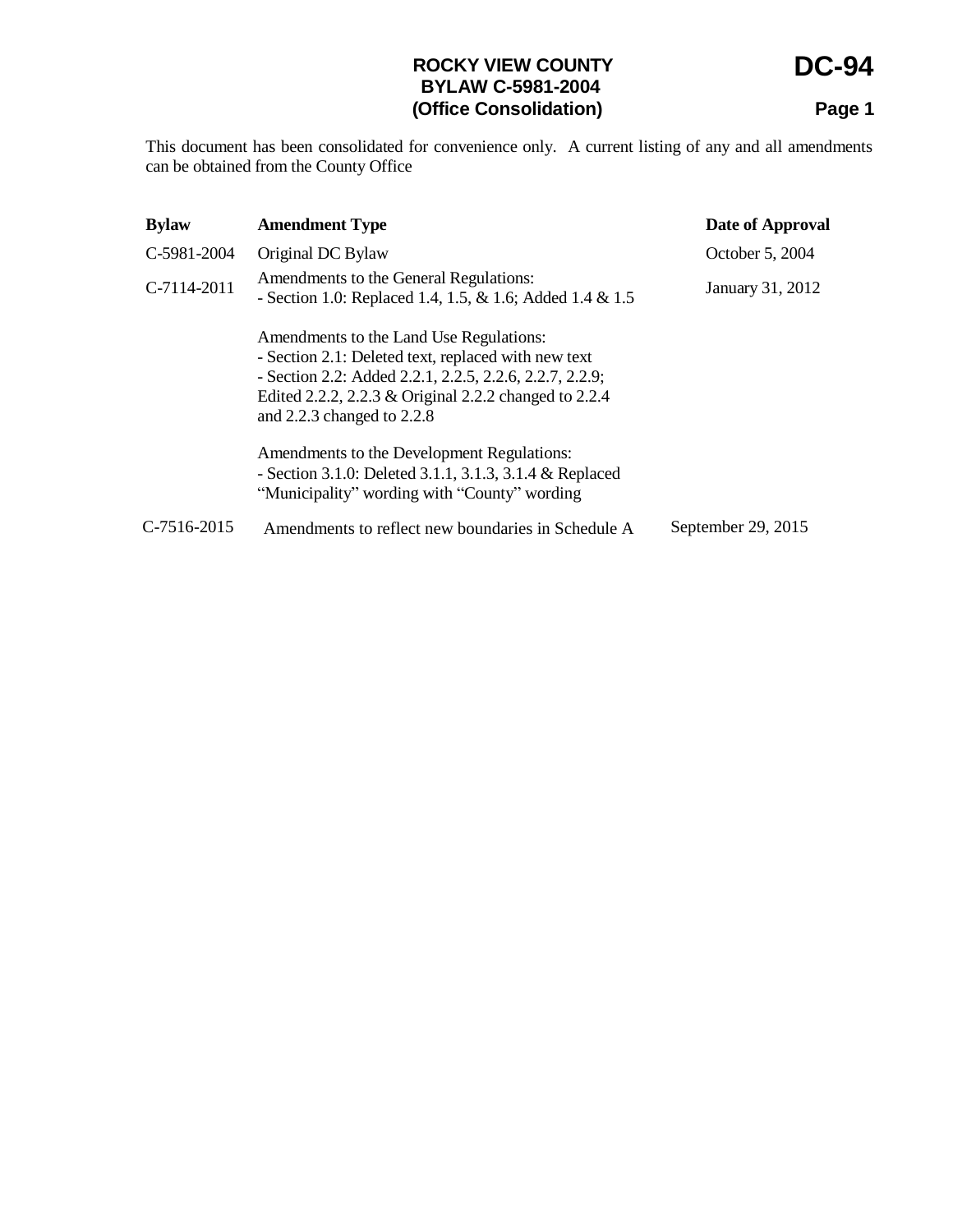## **ROCKY VIEW COUNTY BYLAW C-5981-2004 (Office Consolidation)**

**Page 2**

**DC-94**

- A. That Section 5; Land Use Map No. 64 of Bylaw C-4841-97 to be amended by redesignating a portion of the SW ¼ 1-26-29-W4M from Natural Resource Industrial District to Direct Control District with special regulations.
- B. That the special regulations of the Direct Control District comprise:
	- 1.0.0 General Regulations
	- 2.0.0 Land Use Regulations
	- 3.0.0 Development Regulations
	- 4.0.0 Definitions
	- 5.0.0 Implementation

### **1.0.0 GENERAL REGULATIONS**

- 1.1 For the purposes of this Bylaw, the boundaries and description of the Lands shall be more or less as indicated in Schedule "A" attached hereto and forming part hereof, except as otherwise approved by Council.
- 1.2 Parts One, Two, and Three of Land Use Bylaw C-4841-97 are applicable unless otherwise stated in this Bylaw.
- 1.3 All uses including the expansion of uses in this District shall require a Development Permit.
- 1.4 The Development Authority shall be responsible for the consideration and approval of Development Permit(s) for the lands subject to this Bylaw, unless otherwise stated.
- 1.5 The County Council shall be responsible for issuance of Development Permit for the listed use where specifically noted in the bylaw.

#### **2.0.0 LAND USE REGULATIONS**

2.1 Purpose and Intent

The purpose and intent of this District is to provide for a range of general industry uses, agricultural processing facilities and a possible abattoir and meat processing facility and associated uses.

- 2.2 Uses
	- 2.2.1 Accessory Buildings
	- 2.2.2 Abattoir and Meat processing facility, and accessory uses such as utilities and offices required for operation of the facility (Development Permit to be issued by Council).
	- 2.2.3 Agricultural Processing
	- 2.2.4 General Agriculture
	- 2.2.5 General Industry Type 1
	- 2.2.6 General Industry Type 2
	- 2.2.7 Office
	- 2.2.8 Signs
	- 2.2.9 Warehouse
- 2.3 Minimum and Maximum Requirements
	- 2.3.1 Parcel size:
		- a) The minimum parcel size shall be 1.01 ha (2.50 ac).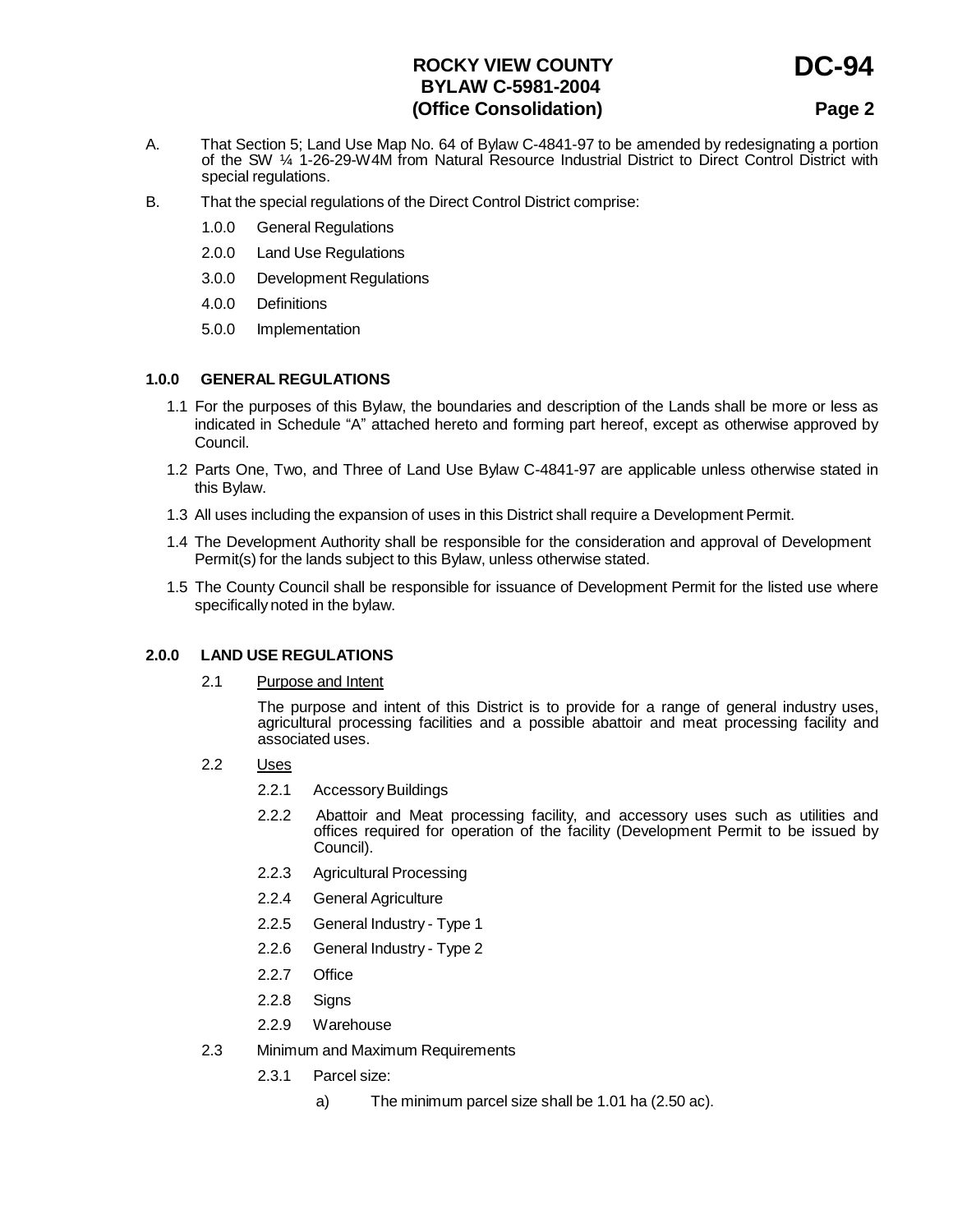**DC-94**

**Page 3**

- 2.3.2 Minimum Yard, Front for Buildings:
	- a) 15.00 m (19.21 ft).
- 2.3.3 Minimum Yard, Side for Buildings:
	- a) 15.00 m (19.21 ft).
- 2.3.4 Minimum Yard, Rear for Buildings:
	- a) 15.00 m (19.21 ft).
- 2.4 Building Height
	- a) Maximum of 20.00 m (65.62 ft).

#### **3.0.0 DEVELOPMENT REGULATIONS**

- 3.1.0 Development Permits shall be issued provided:
	- 3.1.1 The Owner has submitted a Construction Management Plan completed by a qualified professional engineer licensed to practice in the Province of Alberta, satisfactory to the County, which details amongst other items, erosion, dust and noise control measures and storm water management during construction
	- 3.1.3 The Owner has demonstrated that the development will provide a wastewater management solution capable of treating the wastewater from the operations of the plant. Wastewater management and treatment shall subject to all requirements of Alberta Environment and/or Alberta Municipal Affairs, to the satisfaction of the County.
	- 3.1.2 The Owner has demonstrated solid waste shall be disposed of on a regular basis at an approved off-site disposal location, to the satisfaction of the County.
	- 3.1.3 The Owner has completed a Traffic Impact Analysis for the entire *development*, and it has been approved by the M.D. of Rocky View and further, that all road improvements identified in the Traffic Impact Analysis be completed by the *Owner* to the satisfaction of the County.
	- 3.1.4 Fire protection measures are be provided as may be required by the County and included in a Development Permit.
- 3.2.0 Performance Standards
	- 3.2.1 All development upon the Lands shall be in accordance with all plans and specifications submitted pursuant to this Bylaw and all licenses, permits and approvals pertaining to the Lands.
	- 3.2.2 No rendering of animal by-products may take place on the lands subject to this bylaw.
	- 3.2.3 No use or operation shall cause or create air contaminants, visible emissions, or particulate emissions that exceed those measures prescribed by the Province of Alberta within the Environmental Enhancement and Protection Act and the regulations pursuant thereto.
	- 3.2.4 No use or operation shall cause or create the emission of odorous matter or vapour in amounts or quantities that exceed those levels prescribed by the Province of Alberta within the Environmental Enhancement and Protection Act and the regulations pursuant thereto.

#### **4.0.0 DEFINITIONS**

4.1.0 Terms not defined below have the same meaning as defined in Section 8.0.0 of Land Use Bylaw C-4841-97: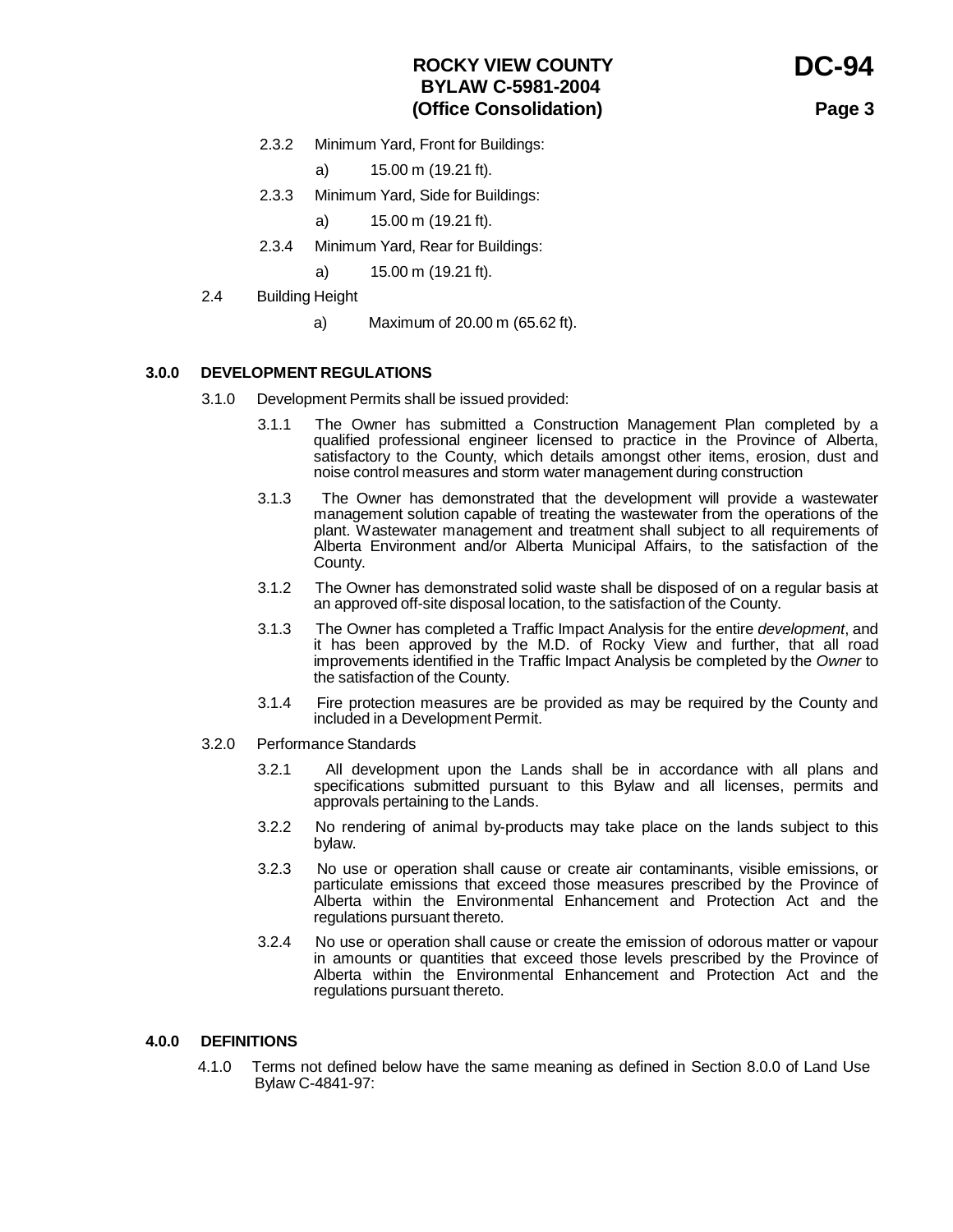## **ROCKY VIEW COUNTY BYLAW C-5981-2004 (Office Consolidation)**

**Page 4**

**DC-94**

Abattoir and meat processing facility – means an industrial facility for killing, butchering, processing, packaging and shipping animal products destined for human consumption.

### **5.0.0 IMPLEMENTATION**

5.1.0 The bylaw comes into effect upon the date of its third and final reading.